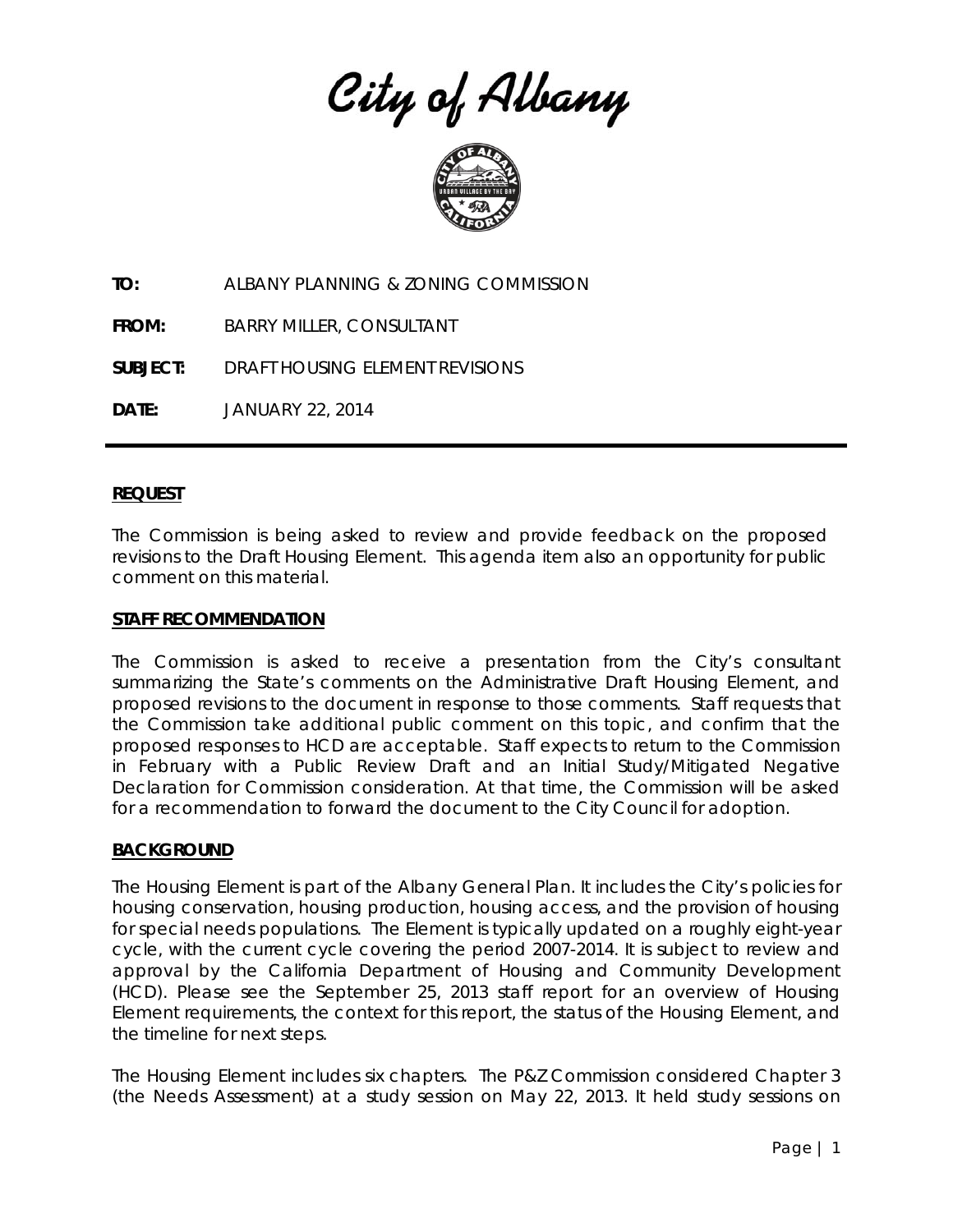subsequent chapters on September 25, October 9, and October 15. At the conclusion of the October 15 meeting, the Commission forwarded an Administrative Draft Housing Element to the City Council, with a recommendation to submit it to the State (HCD) for administrative review. On October 21, the City Council approved submittal of the document to HCD. It was submitted on October 25, 2013.

Under the state Government Code, HCD has 60 days to provide feedback on the document. Accordingly, the City received a letter from HCD on December 26, 2013 indicating their findings relative to the compliance of the document with the Government Code. Their letter listed the specific revisions necessary to meet statutory requirements. The City has subsequently been in contact with the HCD reviewer to clarify the intent of the requested revisions and the expected outcomes.

A number of public comment letters also were received during the 60-day review period. These letters have been considered in the drafting of revisions and are included as Exhibit "D".

The attachments to this staff report provide further context for the Commission's discussion. These attachments are as follows:

- Exhibit A is the 12/26/13 letter from HCD
- Exhibit B consists of the City's responses to the letter from HCD
- Exhibit C consists of six "attachments" corresponding to the six chapters of the Housing Element. Each attachment includes annotated (redlined/strikeout) edits to the October 2013 Draft Housing Element which respond to the HCD comments as well as the public. The attachments have been formatted to link the edits back to the specific comments made by the State (or the public) in the left hand margin.
- Exhibit D consists of letters sent to HCD from two parties commenting on the Housing Element.

# **ANALYSIS**

The principal revisions requested by HCD, and made by the City in the attached revisions, are listed below:

- 1. The State requested further evidence that the City had sufficient capacity to meet its Regional Housing Needs Allocation (RHNA) during the previous (1999-2006) planning period. Since the City did not have a certified Housing Element during that period, the City is required to either demonstrate that it had sufficient capacity for its RHNA, or carry forward the unmet need from this time period. The City has responded by providing further information on the locations where multi-family housing could have been built during 1999-2006. This required additional text in Chapter 2.
- 2. The State requested further information from the City regarding the availability of housing sites for the current (2007-2014) planning period. Specifically, the State asked for more documentation that the sites were realistic and could